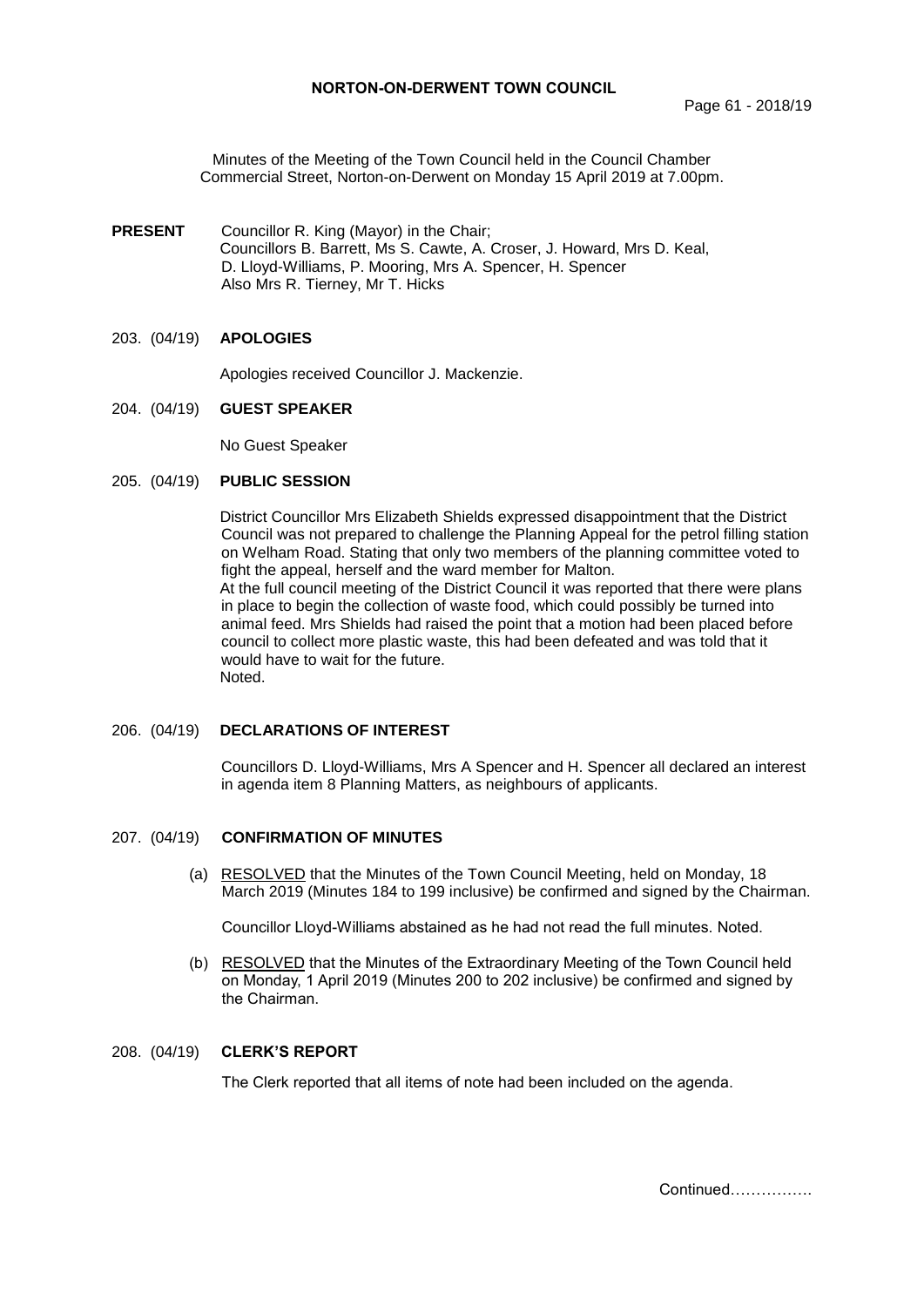#### 209. (04/19) **TOWN MAYOR'S REPORT**

#### Malton Civic Service

The Mayor reported that it had been a most enjoyable evening hosted by the Mayor of Malton and held at the Wesley Centre in Saville Street Malton. It had been a pleasure to see other members in attendance.

#### Whitewall Quarry

The Mayor reported on the visit to the quarry that he and other members of the Town Council had made, in order to witness a 'blasting'.

It had been most interesting and informative and he thanked the Watts Group for the invitation.

#### Highways

The Mayor reported that it would seem to be the only way to have highway repairs and or resurfacing carried out was to have the Tour de Yorkshire pass through the area. Noted.

# 210. (04/19) **FINANCIAL MATTERS**

- (a) Accounts paid and for payment The Clerk reported that accounts nos. 214 to 218 inclusive, and nos. 001 to 008 inclusive, amounting to £10,961.02 had been paid since the last meeting of the Council. RESOLVED that account nos. 009 to 019 inclusive, amounting to £42,630.26 be paid. Cheques were drawn and signed accordingly.
- (b) Financial report The Clerk's financial report for the period 01.03.19 to 31.03.19 was received.
- (c) Budgetary monitoring The Clerk's report for the period ending 31 March 2019 was received.
- (d) End of Year Report The Receipts and Payments Account for the year ending 31 March 2019 was received.
- (e) Pay Rates for Staff The report on the Statutory increase in pay rates for all staff was received.

### 211. (04/19) **PLANNING MATTERS**

(a) Planning applications referred to the Town Council by Ryedale District Council, for comment and/or recommendation were dealt with as follows: -

| 19/00318/HOUSE | Erection of detached single garage following demolition of existing<br>garage.<br>4 Langton Road, Norton, Malton, YO17 7AD<br>RESOLVED Recommend Approval.                                                                      |
|----------------|---------------------------------------------------------------------------------------------------------------------------------------------------------------------------------------------------------------------------------|
| 19/00340/FUL   | Erection of detached building for use as dog grooming parlour.<br>22 Camellia Close, Norton, Malton, YO17 8FE<br>RESOLVED Recommend Refusal on the grounds of inappropriate<br>development of a business in a residential area. |
| 19/00337/HOUSE | Formation of new vehicular access and parking<br>36 Wood Street, Norton, YO17 9BA<br>RESOLVED Recommend Approval, subject to any new materials<br>matching with existing.                                                       |

Continued…………….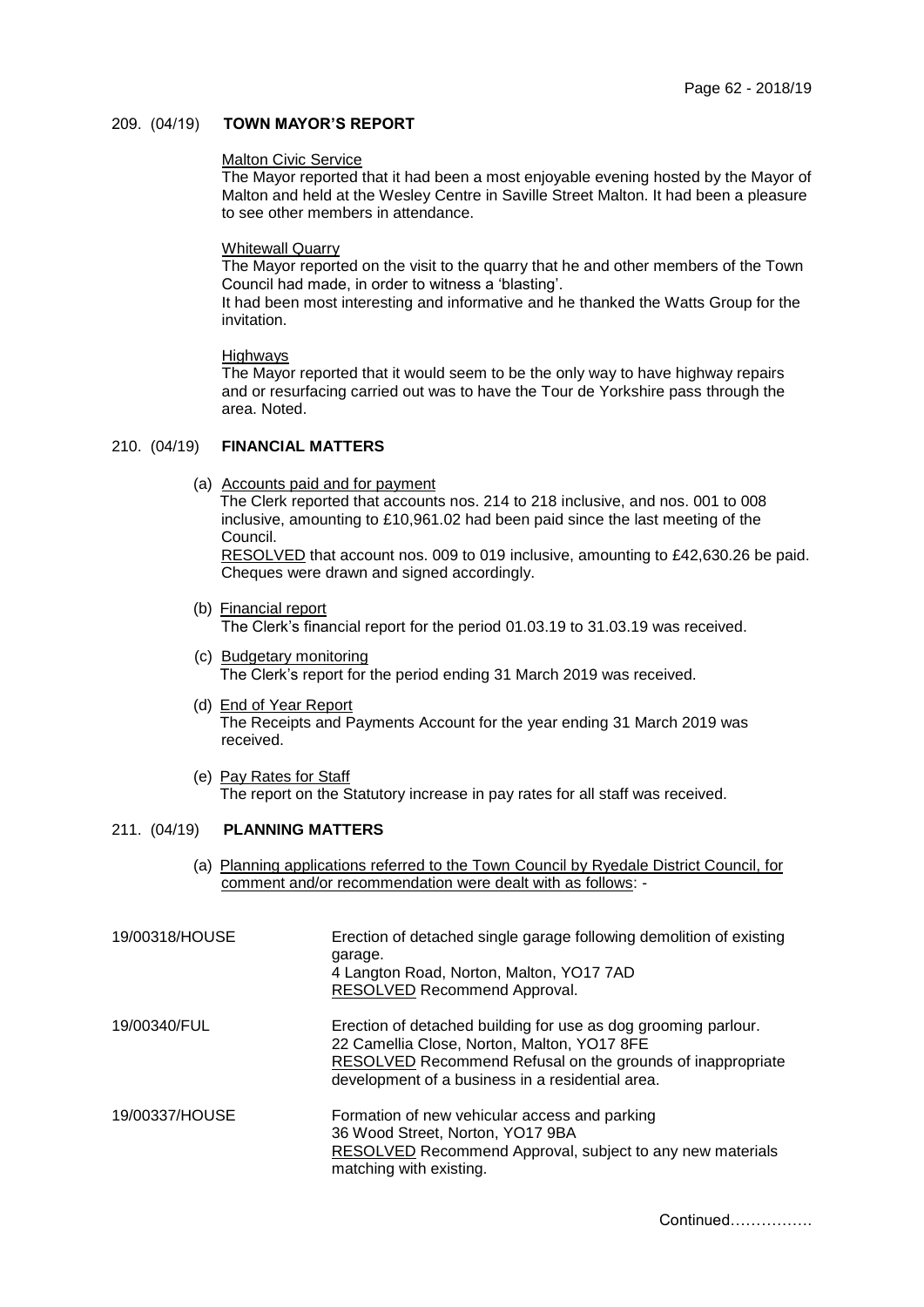### 211. (04/19) **PLANNING MATTERS** (continued)

| 18/01163/73A                    | Variation of conditions 11 and 14 of appeal decision<br>APP/Y2736/W/15/3136237 dated 22.07.2016 following refusal of<br>15/00098/MOUT with the effect of providing a 32Amp charge point for<br>each dwelling but no public charging points (condition11) and the<br>variation of condition 14 in respect of technical drainage plans<br>required to discharge condition 09 (engineering feasibility drawing<br>4715-C-D10-03 Rec C which is substituted for engineering feasibility<br>drawing 4715-C-D10-05-A and drainage strategy and exceedance<br>routing plan 4715-C-DLO-03 Rev A.<br>Land Adjacent to Auburn Cottages, Langton Road, Norton, Malton<br><b>RESOLVED Recommend Approval.</b> |
|---------------------------------|---------------------------------------------------------------------------------------------------------------------------------------------------------------------------------------------------------------------------------------------------------------------------------------------------------------------------------------------------------------------------------------------------------------------------------------------------------------------------------------------------------------------------------------------------------------------------------------------------------------------------------------------------------------------------------------------------|
| 19/00338/MFUL                   | Creation of vehicle logistics facility to include car valeting centre and<br>open vehicle storage with associated new vehicular access.<br>Land in OS Field 4480, Westfield Way, Norton<br><b>RESOLVED</b> Recommend Approval.                                                                                                                                                                                                                                                                                                                                                                                                                                                                    |
| 19/00329/FUL                    | Change of use and alteration of existing garage / workshop to form a<br>three bedroom dwelling to include raising of ridge height and<br>installation of dormer windows to allow formation of a first floor<br>together with erection of a detached double garage to serve the<br>proposed dwelling.<br>Spring Cottage Bungalow, Bazley's Lane, Norton<br><b>RESOLVED Recommend Approval.</b>                                                                                                                                                                                                                                                                                                     |
| 19/00350/FUL                    | Erection of 22no additional stables to the existing adjacent stables.<br>Upper Yard, Langton Road, Norton<br><b>RESOLVED</b> Recommend Approval.                                                                                                                                                                                                                                                                                                                                                                                                                                                                                                                                                  |
| 18/01186/REM                    | Erection of 3no. four bedroom dwellings (Plots 1,3 and 6) and 3no.<br>five bedroom dwellings (Plots 2,4 and 6) with garaging and<br>landscaping (outline refusal 15/00099/MOUT dated 22.07.2015 as<br>allowed on appeal ref: APP/Y2736/W/15/3136233 dated 22.07.2016<br>refers)<br>Land to the North of Sutton Grange, Langton Road, Norton<br><b>RESOLVED Recommend Approval.</b>                                                                                                                                                                                                                                                                                                                |
| (b)                             | To receive decisions notified by Ryedale District Council.                                                                                                                                                                                                                                                                                                                                                                                                                                                                                                                                                                                                                                        |
| <u>Approved</u><br>18/01398/FUL | Erection of 1no. industrial unit for general purpose use alongside<br>existing haulage business.<br>Unit 14, Norton Grove Industrial Estate, Westfield Way, Norton                                                                                                                                                                                                                                                                                                                                                                                                                                                                                                                                |
| 18/01332/LBC                    | Installation of 12no. timber double glazed windows to replace existing<br>single glazed timber windows.<br>5 Sutton Farm, Langton Road, Norton, YO17 9PU                                                                                                                                                                                                                                                                                                                                                                                                                                                                                                                                          |
| 18/00129/HOUSE                  | Erection of single storey front porch<br>27 Leahurst Close, Norton, YO17 9DF                                                                                                                                                                                                                                                                                                                                                                                                                                                                                                                                                                                                                      |

# 212. (04/19) **TRAFFIC MEASURES – PARK ROAD**

Members received a letter from a resident of Park Road requesting that the Highway Authority be asked to install double yellow lines adjacent to a blind corner and in an area that causes an obstruction.

RESOLVED that the members were in agreement, and that the request be made to the Highway Authority to install double yellow lines in the area indicated, and to inform the resident of the council's actions.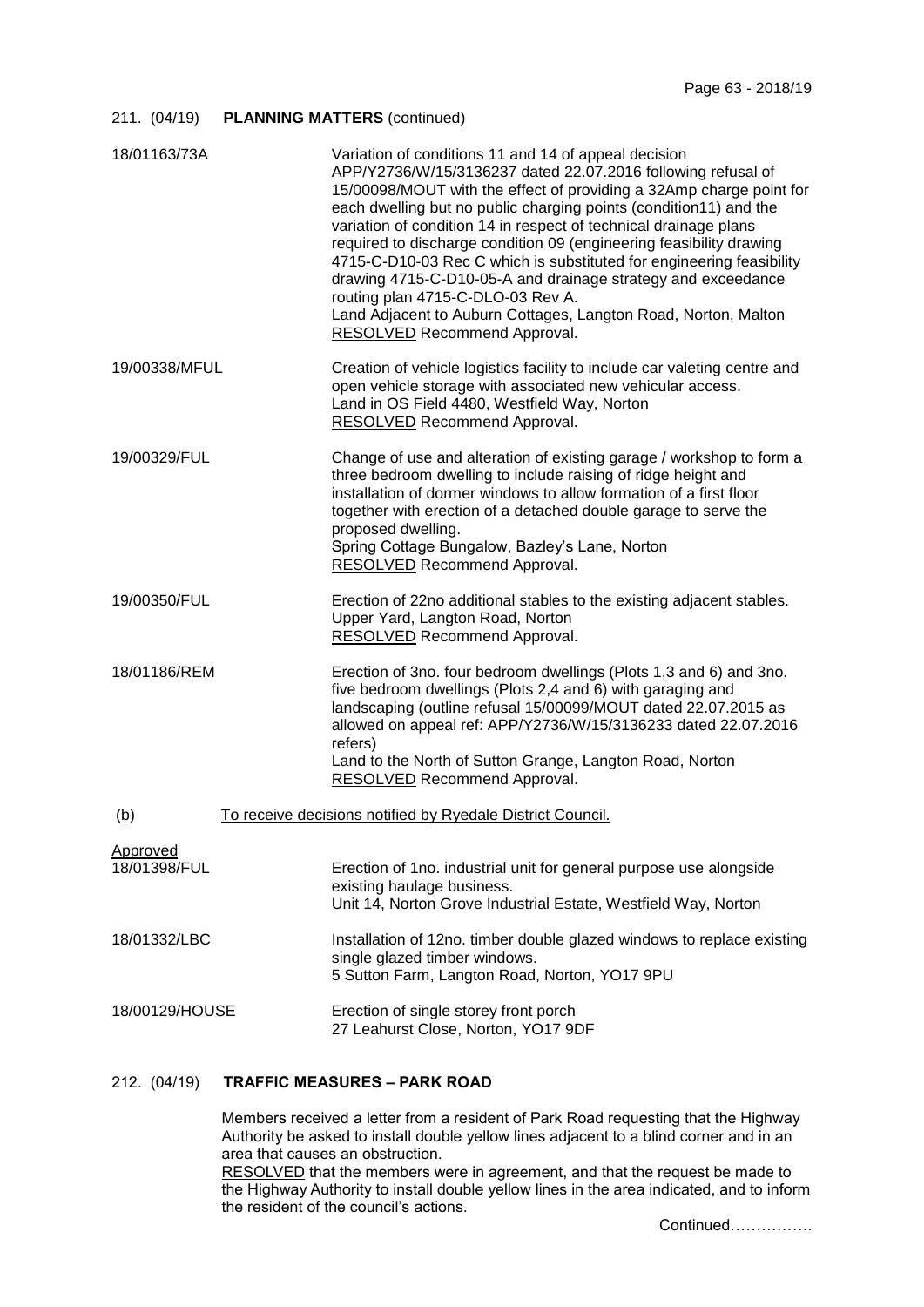### 213. (04/19) **DUE DILLIGENCE – PROPOSED APPEAL: BP FILLING STATION**

Members were informed that the council was not covered by insurance in fighting the appeal, and that the Clerk was awaiting legal advice on any matters that could affect the Town Council.

Members also asked that they be kept informed of all matters as the process progressed. Noted.

#### 214. (04/19) **LABYRINTH**

Members received a report on the labyrinth following a meeting with the Parks and Countryside Manager from Scarborough Borough Council, the contractors for the grass cutting. The following course of action was then put forward;

- That the Labyrinth be left as it is, with the grass allowed to grow around the sawdust as it appears to be doing now.
- That the grass cutters would only cut close to and around the Labyrinth and not cut into it.
- That a visual monthly check be made as to the appearance.

 An assessment made at the end of the year as to how best to proceed. RESOLVED to approve the above recommendations and reassess at the end of the year.

## 215. (04/19) **CORRESPONDENCE**

- (a) Wetherby District Lions Club Great Yorkshire Bike-Ride, letter outlining the event. For information. Noted.
- (b) Malton Funeralcare Open Day letter of invitation. For information. Noted.
- (c) Malton and Norton Improvements Residents suggestions. Information to be passed to the relevant authorities and the resident thanked for his suggestions. Noted.
- (d) Raised Bus Stops various correspondence. For information. Noted.

### 216. (04/19) **SETTING AGENDA – MATTERS ARISING**

Members received a report that used an extract from the Good Councillors Guide explaining the reason to avoid the use of 'Matters Arising', as it was unlawful to make a decision without sufficient warning. Vague agenda items that do not specify exact business should be avoided as the council cannot make unexpected decisions. RESOLVED that the item 'Matters Arising' is not placed on the agenda.

#### 217. (04/19) **REPORTS OF REPRESENTATIVES ON OTHER ORGANISATIONS**

Councillor Mrs Ann Spencer reported on the Milton Rooms Committee Meeting, and stated that Ryedale Youth Theatre were now making use of the venue, and that the process of gaining grant funding from Ryedale District Council was ongoing. Noted.

Councillor Hugh Spencer reported on the quiz evening held at the Ryedale Community Leisure Centre, stating it had been a most enjoyable evening with a significant sum raised for enhancement to the centre.

#### 218. (04/19) **MEMBERS QUESTIONS**

Councillor John Howard asked that as the Rotary Club had donated a significant sum to Malton in Bloom, did Norton have a similar project that the Rotary Club could donate to.

It was agreed to contact the Chairman of Rotary with various suggestions for consideration, prior to this item being placed on a future agenda.

Councillor Ms Sharon Cawte reported on a noise emanating from the local 'Bacon Factory' and seemingly keeping sections of the local population awake for most of the night. This had been reported and was being dealt with by the local Community Officer from the District Council and the Environment Agency. Noted.

Continued…………….